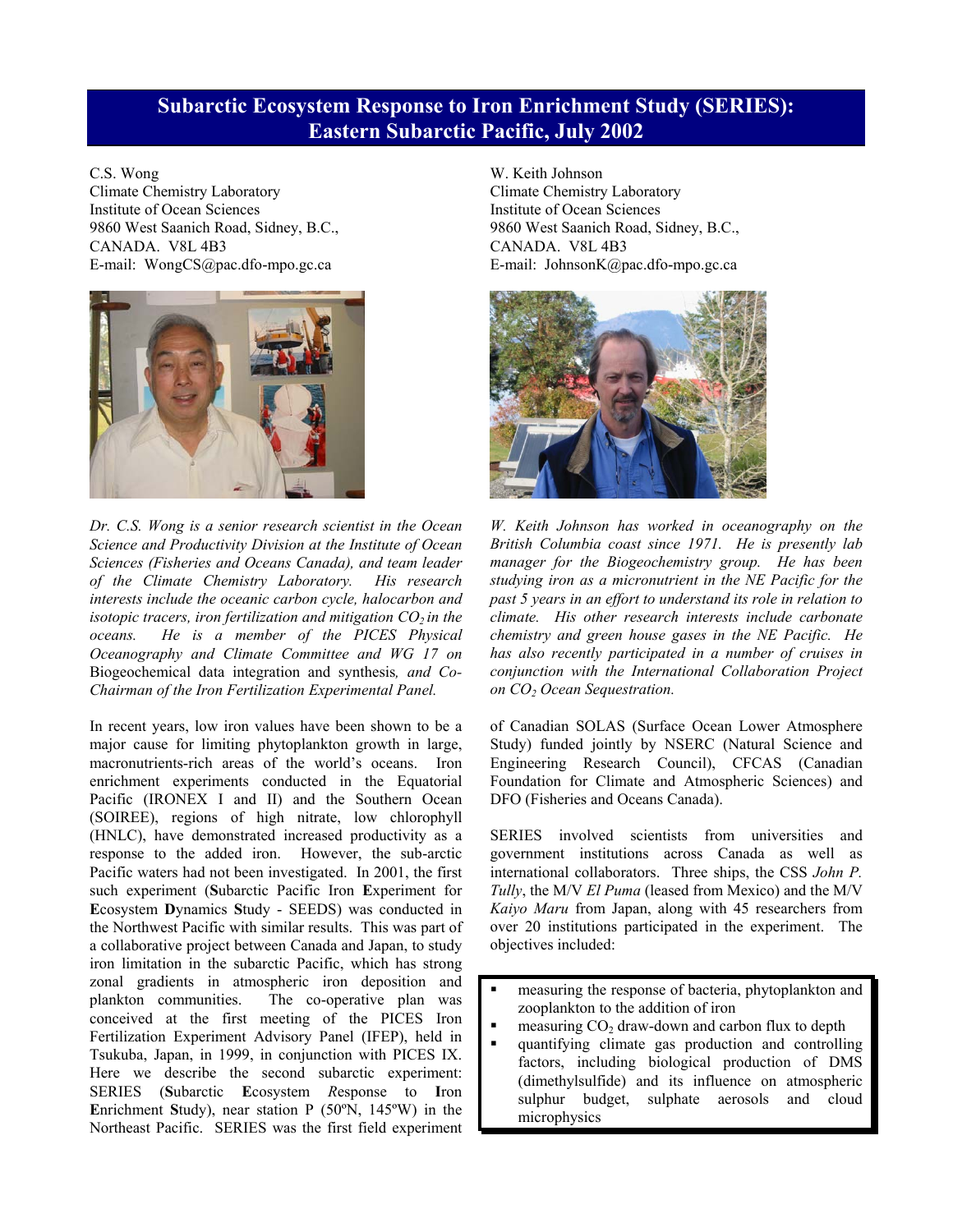

 $Fig. 1$  *SERIES participants on the CSS J.P. Tully with*  $SF<sub>6</sub>$  *tanks in background.* 

SERIES would enable comparison of varying plankton responses along the longitudinal dust gradient in the North Pacific, which causes distinct differences in phytoplankton communities between the western and eastern subarctic gyres. This was also to be the first detailed atmospheric study associated with an iron enrichment experiment in the ocean, and one of the most detailed studies on DMS, foodweb and iron interactions. By using three ships and staggering their schedules, we extended the continuous occupation of a created iron patch to probably the longest observational period to date. With this extended time frame we hoped to observe the post-bloom particle export, not seen in other iron enrichment experiments with shorter periods.

Preliminary field-testing of the  $SF_6$ -iron injection system was conducted in February 2002, on the CSS John P Tully. A small 25 km<sup>2</sup> patch was created by injecting  $SF_6$ -saturated seawater using the "creeping line" forward method", and was monitored over 4 days to track the patch drift, buoy drift, and test mapping capabilities and instrumentation.

The SERIES experiment began on June 29, 2002, when the CSS *John P Tully* departed from IOS with 21 scientists on board (Fig. 1). Enroute to the test area, the regular line P and station P time-series work was conducted to ensure the experimental site was within HNLC waters. A CTD survey was carried out to determine density gradients in the surface water. In order to minimize the possibility of an iron patch subduction, an area with uniform physical characteristics was chosen to the northeast of station P.

Prior to arrival in the test area, two steel tanks containing 2,700 to 2,800 litres of seawater were saturated with  $SF<sub>6</sub>$  over a 36hour period and sealed for later injection. Another two tanks were each filled with just under 10,000 litres of seawater acidified to a pH of 1.6-1.7 by HCl. 1,068 kilograms of iron sulphate heptahydrate were then added to each tank. This amount of iron was expected to give a 4 nM iron increase to ambient levels for a  $65 \text{ km}^2$  patch of  $30$ meters depth.

The injection was initiated at 00:50 local time of July 9, on site  $(50^{\circ}$  08.6'N, 144 $^{\circ}$ 45.4'W) using an "expanding square method" made possible by the ship's Search and Rescue EcPIN package. The release track covered an area of 4.75 x 4.74 nautical miles and was completed in 18 hours travelling at a speed of  $\sim$  4 knots. The SF<sub>6</sub> and iron solutions were mixed and pumped over the stern into the prop mixed waters at rates of 5 and 20 litres per minute, respectively, at a depth of  $\sim$ 7 meters.



*Fig. 2 Day 1 surface survey/transect into the patch for soluble (*∆*), dissolved (*♦*) and labile (■) iron and*   $SF_6$  ( $\square$ ).



*Fig. 3 Time series of soluble (▲), dissolved (♦) and labile (□) iron at 10-meter depth.*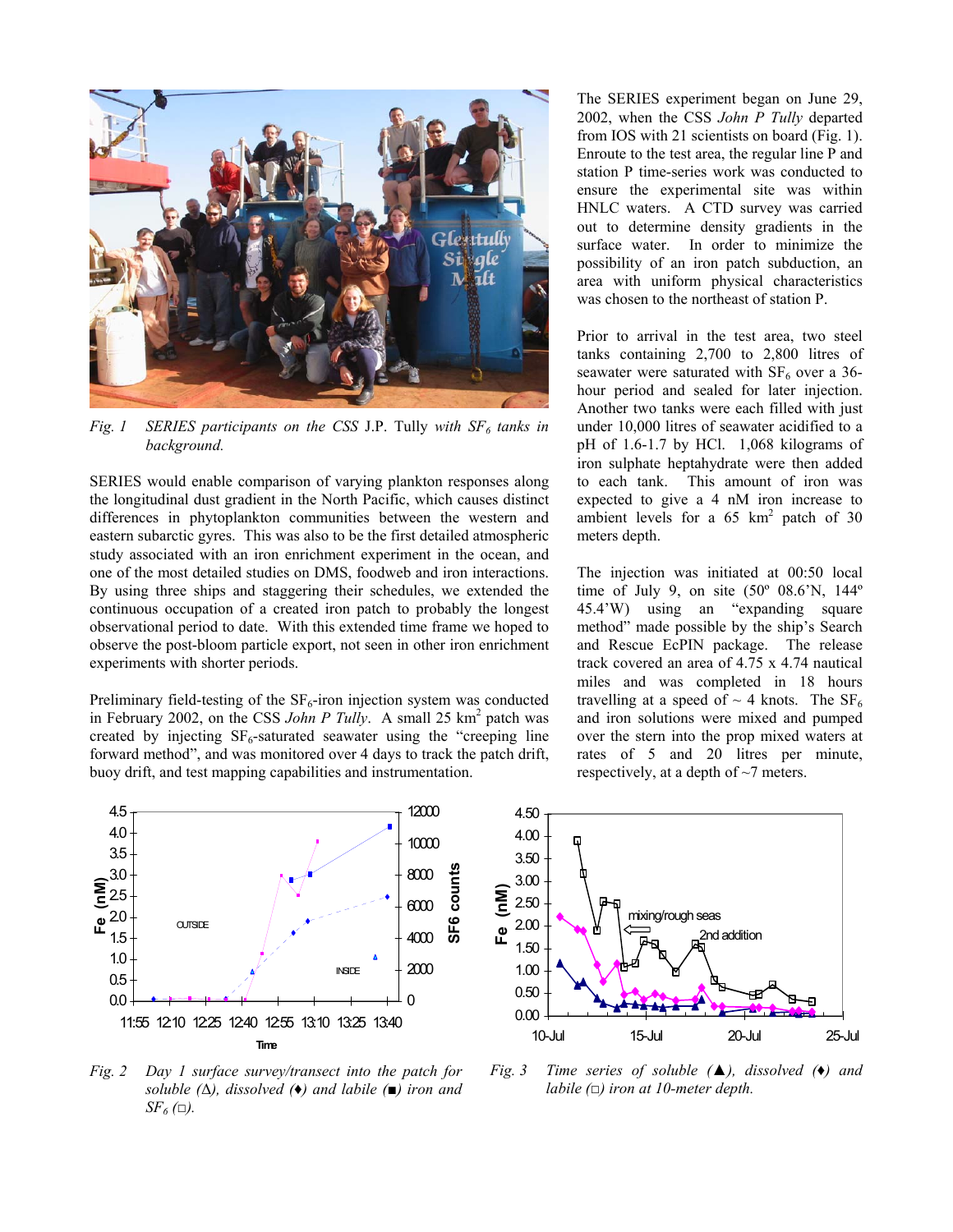

*Fig. 4 Mixed layer NO<sub>3</sub> (* $\Diamond$ *), Si (* $\Box$ *) and chlorophyll-a (* $\Diamond$ *) levels throughout the SERIES experiment in July and August 2002. Data provided by F. Whitney, J. Barwell-Clarke, Y. Nojiri and H. Saito*.

The ship then remained outside the patch for a few hours to allow for vertical mixing. By that time, the M/V *El Puma* had also arrived in the test area so both ships were ready to start sampling on day 1. Typically the CSS *John P. Tully* located the patch center by using underway  $SF_6$ measurements, sampled for a few hours, then moved out to allow the M/V *El Puma* in to sample. Meanwhile the CSS *John P. Tully* worked at a reference station outside the patch, and moved back in the afternoon to continue sampling inside the patch after the M/V *El Puma* had finished for the day. During the evening and night the CSS *John P. Tully* mapped the patch, so that by morning, a map with a projected center was available for that day's sampling of other chemical and biological properties. As the experiment progressed and the biological response was evident, underway surface  $pCO<sub>2</sub>$  and fluorescence augmented the  $SF<sub>6</sub>$  mapping.



*Fig. 6 Satellite image of chlorophyll in the North Pacific 20 days after iron injection, courtesy of Jim Gower (black is cloud coverage).*



*Fig. 5 Preliminary dry weight (mg/m<sup>2</sup> /day) data at 50 m (♦), 75 m (■), 100 m (▲) and 125 m (\*) depths from Knauer Free Drifting Sediment Traps, courtesy of Y. Nojiri.*

The following day a transect using a V-fin Fish was conducted to collect clean seawater as the ship travelled from outside the patch towards the expected center. Samples for analysis were collected and processed on board for labile (unfiltered seawater buffered to pH 3.2), dissolved (filtered through 0.22 micron cartridge filter) and soluble (filtered through 0.03 micron filter) iron. Figure 2 showed that both the  $SF<sub>6</sub>$  and iron were good indicators of the patch. The iron values were near the target of 4 nM, even though the 30-meter mixed layer was complicated by a weak 10-meter thermal layer caused by unusually calm weather.

Although the iron started to decrease immediately (Fig. 3), the biological response was much slower. After some stormy weather chlorophyll-*a* increased but only by 2-fold from initial values, and therefore a second smaller (25% of original iron) injection was carried out on July 16. By this time the chlorophyll-*a* levels were almost an order of magnitude higher, and these changes could be seen with the naked eye. But it was not until the CSS *John P. Tully* left and the M/V *Kaiyo Maru* arrived that the chlorophyll-*a* values peaked (July 24 to 26) at close to 5 ug/L (Fig 4). At the same time there was a large drawdown of silica and  $pCO<sub>2</sub>$ .

After the CSS *John P. Tully* left, the M/V *Kaiyo Maru* continued to monitor the patch until August 4, giving 26 days of coverage which is the longest continuous monitoring of an iron-enriched patch to date. Sediment trap